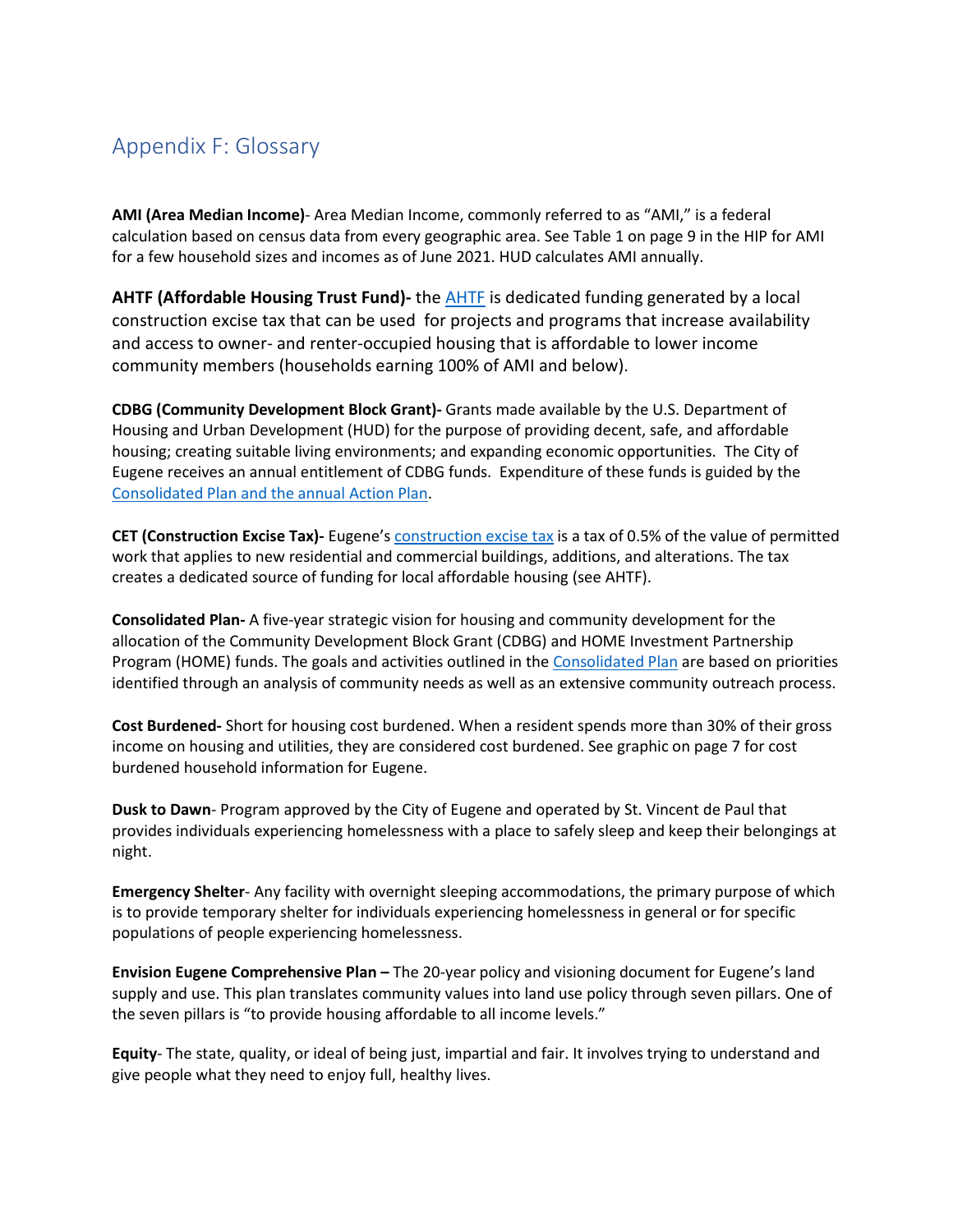**For Sale Inventory**- A measure of home sales market. Number of months that it would take for the current inventory of "for-sale" homes to sell given the current sales pace.

**Fiscal Year**- An accounting period of one year, not necessarily coinciding with the calendar year. The City of Eugene's fiscal year begins July 1 and ends June 30.

**HOME (HOME Investment Partnership Program)-** The largest Federal block grant to state and local governments designed exclusively to create affordable housing and homeownership opportunities for very low- and low-income households.

**HTS (Housing Tools and Strategies)-** A facilitated community process to identify housing affordability, availability, and diversity barriers in Eugene, engaging a Working Group of housing providers, developers, designers, and advocates. The Working Group delivered a list of recommendations, and a housing implementation strategy was one of the recommended actions. The HTS process was the result of a City Council motion in 2018 which directed staff to examine housing barriers and recommend possible strategies and tools to address the barriers.

**HUD (U.S. Department of Housing and Urban Development)-** Is a cabinet department in the executive branch of the U.S. federal government that many major affordable housing and homelessness programs are administered under. These include CDBG, the HOME program, Shelter Plus Care, Emergency Shelter Grants (ESG), Section 8 Moderate Rehabilitation Single Room Occupancy program (Mod Rehab SRO), and Housing Opportunities for Persons with AIDS (HOPWA).

**Housing Continuum- T**he range of types of housing that includes temporary shelter, permanent supportive housing, moderate income housing and market rate housing

**Income Qualified Housing-** Housing that is specifically for families making 0-100% of the AMI. Programs and investments under this focus area include publicly subsidized Permanent Supportive Housing (PSH), other types of Affordable Housing and Moderate-Income Housing.

**LIHRPTE (Low Income Housing Rental Property Tax Exemption)**- The [LIRHPTE](https://www.eugene-or.gov/1401/LITE-LIRHPTE) provides a 20-year exemption for rental properties constructed after February 12, 1990, or rental properties owned by 501c(3) non-profits. LIRHPTE is for properties that are offered for rent or held for the purpose of developing low-income rental housing. The income limit for the program is 60 percent of the area median income based on household size.

**Landbank-** The City purchases land with CDBG funds for future affordable housing development. This is also referred to as [land acquisi](https://www.eugene-or.gov/1042/Affordable-Housing-Development-Incentive)tion.

**Low-barrier shelter**- Shelter that has minimal requirements for entry. While rules differ from shelter to shelter, low-barrier shelters often do not require ID or sobriety to access shelter services and do not prohibit pets from entering the shelter.

**MUPTE (Multi-Unit Property Tax Exemption)**- Multi-Unit Property Tax Exemption [\(MUPTE\)](https://www.eugene-or.gov/829/Multi-Unit-Property-Tax-Exemption) is a tool meant to shift a proposed housing development to being financially feasible. In Eugene, the City Council has authorized the use of MUPTE in the downtown area. MUPTE allows new multi-unit projects (5 or more units) to avoid property taxes on the value of new construction for up to 10 years. The property continues to generate taxes on the land value during the exemption period.